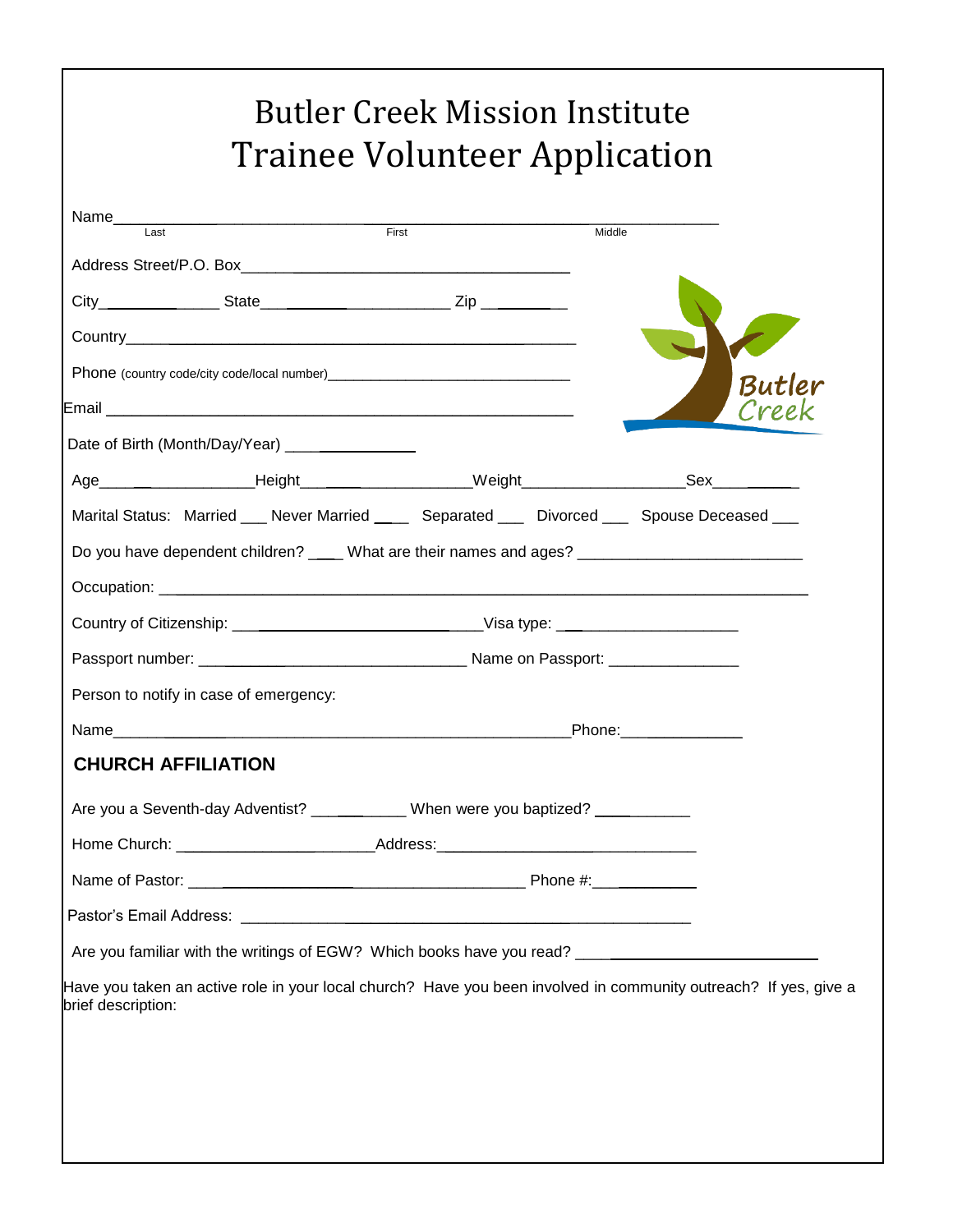## **GENERAL INFORMATION**

| Are there any physical, mental, or medical conditions that would affect your ability to complete any assignment?                                                                 |  |  |  |  |  |
|----------------------------------------------------------------------------------------------------------------------------------------------------------------------------------|--|--|--|--|--|
|                                                                                                                                                                                  |  |  |  |  |  |
| Have you been convicted of a crime other than a minor traffic offence? ____                                                                                                      |  |  |  |  |  |
|                                                                                                                                                                                  |  |  |  |  |  |
| Please give the name, email address, address, and telephone number of two references who know you well, who<br>are not related to you, and who are not previous employers.<br>2. |  |  |  |  |  |
| Fluent ________ Intermediate _______ Beginner _____<br>How well do you understand spoken English:                                                                                |  |  |  |  |  |
| Fluent _______ Intermediate ______ Beginner _____<br>Can you read and write English:                                                                                             |  |  |  |  |  |
| List the names, email addresses, and telephone numbers of two employers that we may contact for references:                                                                      |  |  |  |  |  |
|                                                                                                                                                                                  |  |  |  |  |  |
|                                                                                                                                                                                  |  |  |  |  |  |
| Have you ever been discharged or asked to resign? No___Yes___ If yes, please explain:___________                                                                                 |  |  |  |  |  |
|                                                                                                                                                                                  |  |  |  |  |  |
|                                                                                                                                                                                  |  |  |  |  |  |
| Please summarize special skills and qualifications acquired from employment or other experience:                                                                                 |  |  |  |  |  |
|                                                                                                                                                                                  |  |  |  |  |  |
|                                                                                                                                                                                  |  |  |  |  |  |
|                                                                                                                                                                                  |  |  |  |  |  |
|                                                                                                                                                                                  |  |  |  |  |  |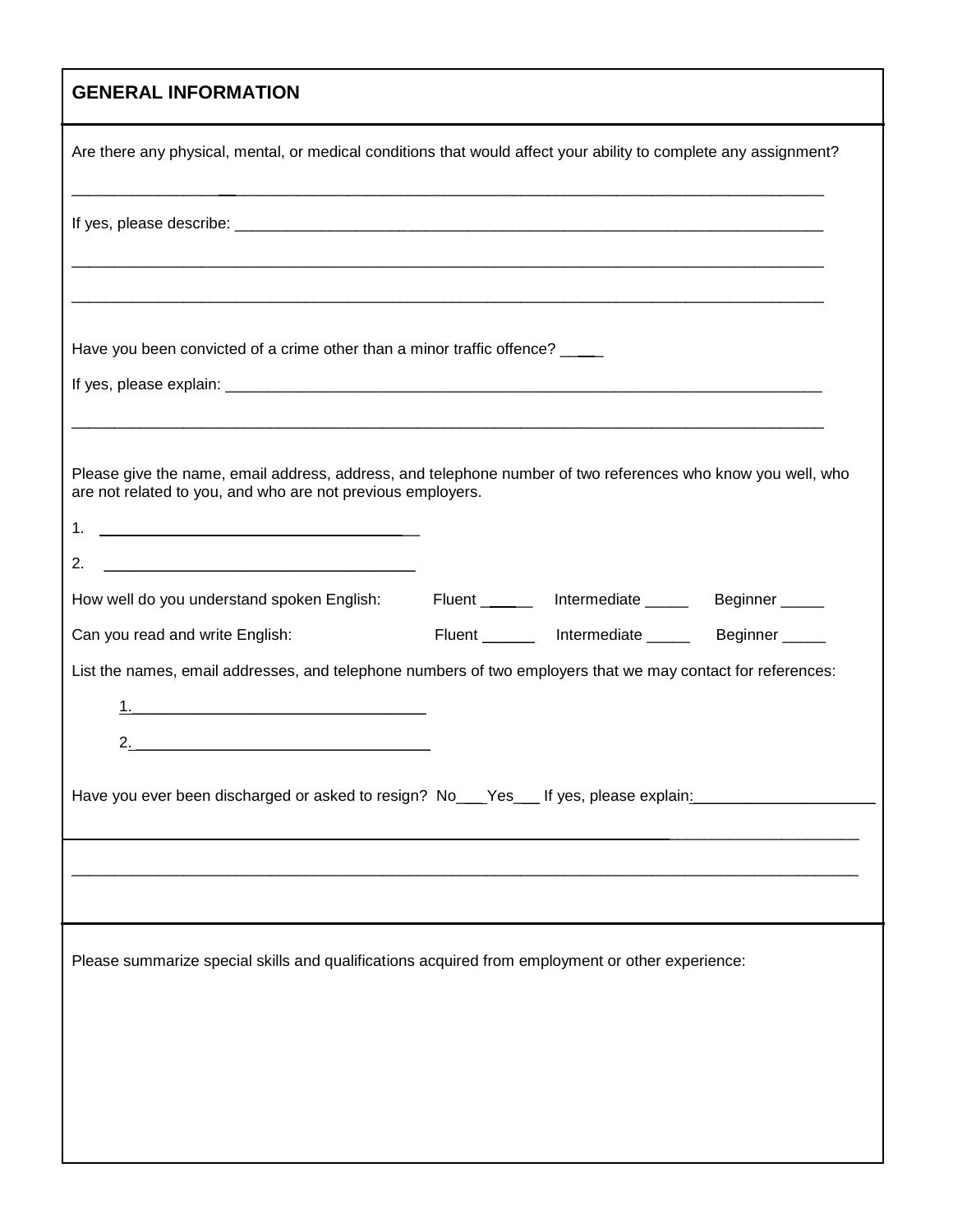| <b>Medical History</b>                                                            |                                                                                          |                |                  |  |  |
|-----------------------------------------------------------------------------------|------------------------------------------------------------------------------------------|----------------|------------------|--|--|
|                                                                                   | Have you ever smoked? Yes____ No_____ If yes, how many packs/day?________                |                |                  |  |  |
| How long did you smoke? _______________________When did you quit? _______________ |                                                                                          |                |                  |  |  |
|                                                                                   | Did you ever drink? Yes____ No____ If yes, average weekly consumption? _______           |                |                  |  |  |
|                                                                                   | How long did you drink? ________Years When did you quit? ________________________        |                |                  |  |  |
| Have you ever taken illegal drugs? Yes____ No____ Name of drugs__________         |                                                                                          |                |                  |  |  |
|                                                                                   |                                                                                          |                |                  |  |  |
|                                                                                   |                                                                                          |                |                  |  |  |
|                                                                                   | Do you have food allergies or special dietary requirements? __ If yes, please list them: |                |                  |  |  |
|                                                                                   | Do you get regular exercise? Yes _____ No _____ What is your favorite exercise?          |                |                  |  |  |
|                                                                                   | Insert the year of occurrence for any of the following conditions you have had.          |                |                  |  |  |
| Alcoholism                                                                        | Emotional prob. 2001                                                                     | Kidney disease | Rheumatic fever  |  |  |
|                                                                                   |                                                                                          |                |                  |  |  |
| Arthritis                                                                         | Emphysema                                                                                | Nervous prob.  | <b>Stroke</b>    |  |  |
| Asthma                                                                            | Epilepsy                                                                                 | Parasites      | Tuberculosis     |  |  |
| <b>Bronchitis</b>                                                                 | Heart disease                                                                            | Peptic ulcer   | Venereal disease |  |  |

List operations, accidents, or major illnesses for which a doctor's care was required and the year of occurrence. If you've experienced mental illness please supply dates and details.

Polio Hepatitis

Cancer Hernia Pneumonia HIV<br>Diabetes Jaundice Polio Hepa

.